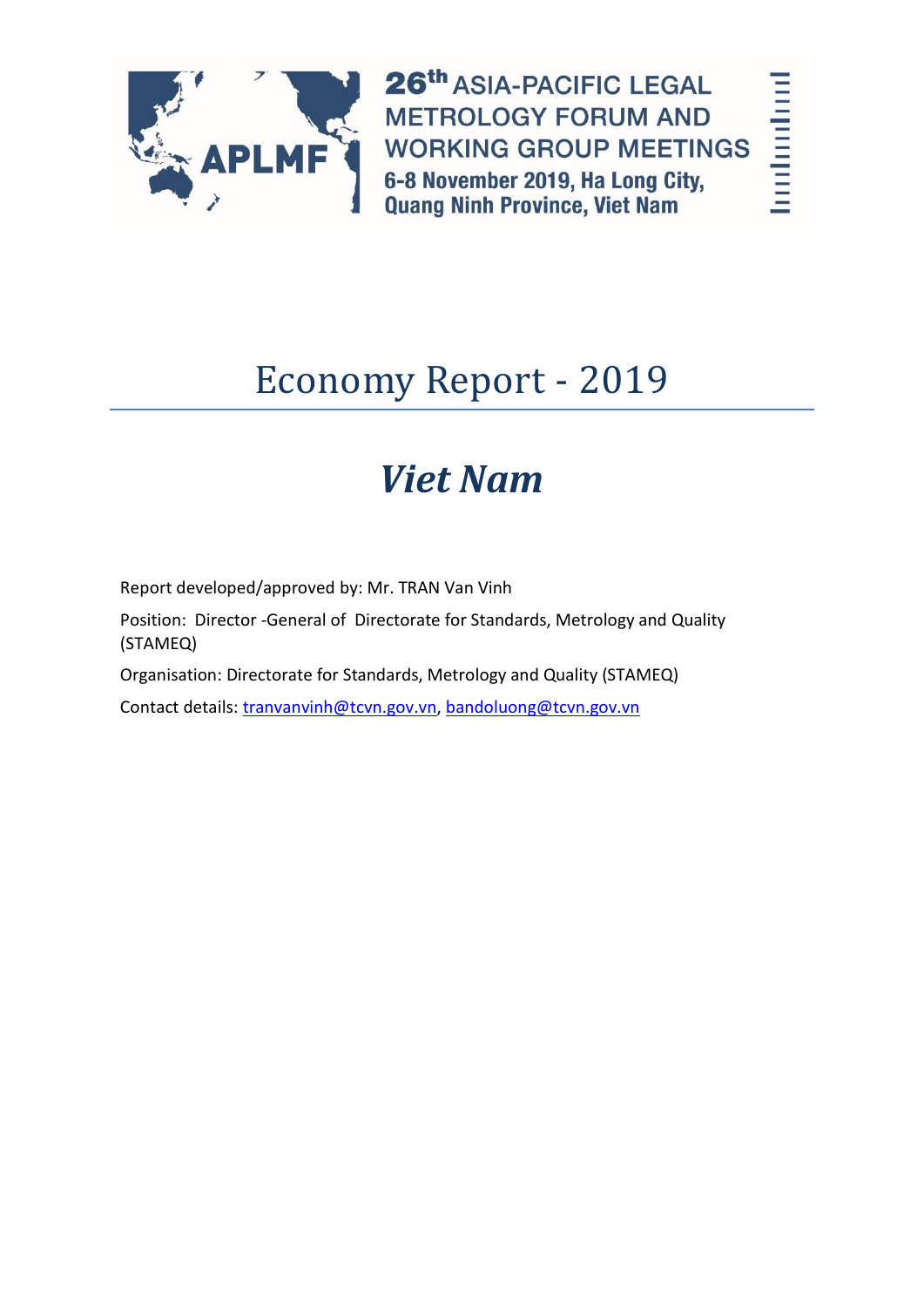# **SECTION 1 – Organisation and structure for metrology**

# **Organisation Structures**

- 1) Directorate for Standards, Metrology and Quality (STAMEQ), under Ministry of Science and Technology, is the governmental body in charge of metrological management on behalf of the Central Government in many fields.
- 2) STAMEQ includes subordinate technical organization such as Vietnam National Institute (VMI), three Quality Assurance and Testing Centers (QUATEST).
- 3) VMI is the national metrology institute of Vietnam, in charge of metrological research as well as various metrological activities. VMI is the custodian of national measurement standards (the first level of Measurement Standards Labs) and provide traceability services for regional, local technical bodies and other private organizations
- 4) QUATEST centers are STAMEQ's regional technical bodies that hold reference standards in different regions of Vietnam (the second level of Measurement Standards Labs). They provide traceability services within the regions. Quality Assurance and Testing Center 4 has been officially established and responsible for technical activities in verification, calibration and testing for the Central Highlands of Viet Nam.
- 5) Provincial Branches for Standards, Metrology and Quality (Provincial Branches) are in charge of local metrological management. They also include Provincial Technical Centers as the third level of Measurement Standards Labs.
- 6) Organization chart:



# 63 provincial Branches and Technical Centers

STAMEQ and 63 provincial Branches for Standards, Metrology and Quality are in charge of metrological management.

VMI, QUATEST 1,2,3, 4 and provincial Technical Centers are only responsibly for technical services.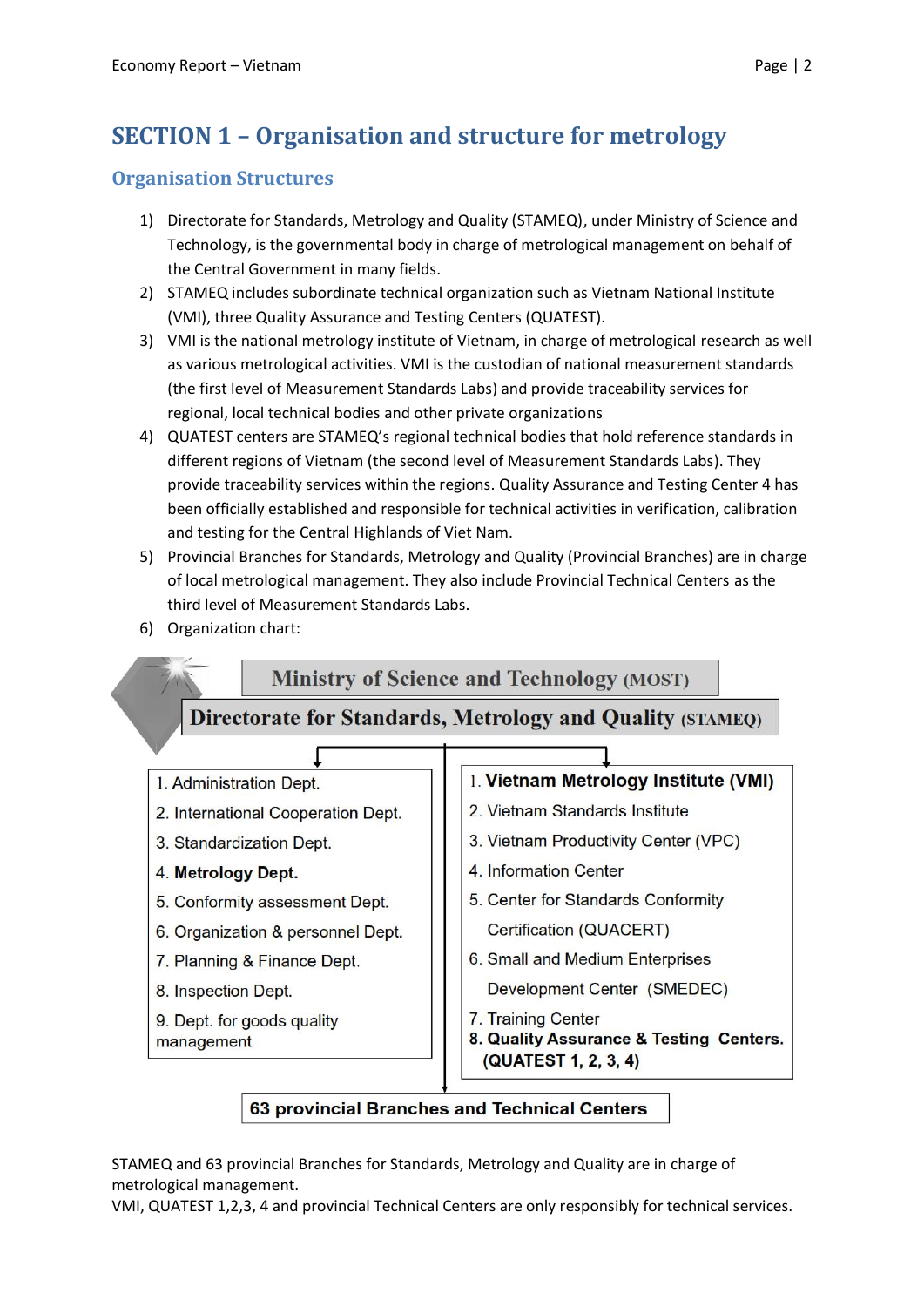# **Legislative Frameworks**

- 1) The Vietnam Metrology Law approved by the Vietnam National Assembly in November 2011.
- 2) The Decree for implementing Vietnam Metrology Law was issued by the Government and in October 2012. The new Decree of requirements on verification, calibration and testing activities was issued on July 2016
- 3) The Decree for administrative fine on violations of standardization, metrology and quality control was issued by the Government in July 2013.
- 4) The Decree prescribes the operating requirements for verification, calibration and testing organizations for measuring instruments and measurement standards in July 2016
- 5) The Decree amending, supplementing and abolishing a number of regulations on business investment conditions in the field of state management of the Ministry of Science and Technology.
- 6) 10 Circulars for implementing the Law on Metrology were issued by Minister of Ministry of Science and Technology (MOST) included:
	- a. Circular on approval of National measurement standards in 2013;
	- b. Circular on Group 2 measuring instruments in 2013;
	- c. Circular on management of Verification, Calibration, Testing in 2013;
	- d. Circular on measurement management on trade of gold & quality management on trade of jewel in 2013;
	- e. Circular on State metrological supervision in 2013;
	- f. Circular on quantity of pre-packaged goods in 2014;
	- g. Circular on measurement management and quality management on fuel in 2015.
	- h. Circular on weight measurement of retail in markets in 2017;
	- i. Circular amending a number of articles of Circular 15/2015 / TT-BKHCN dated August 25, 2015 on the measurement and quality of petrol and oil trading on June 2018;
	- j. Circular stipulating economic-technical norms for inspection and calibration of measuring devices for automatic and continuous air environment monitoring stations in August 2018.
	- k. Circular 07/2019/TT-BKHCN amended Circular on Group 2 measuring instruments in 2013
- 7) Ministry's Decision to publish the HS code assignment for Group-2 measuring instruments subject to type approval as part of state examination of measurement upon import in August 2018.
- 8) So far, approximate 400 Authorized Verification Units (AVU) belong to various governmental and private organizations have been designated for verification of measuring instruments, including utility meters: electricity meters, water meters, etc. There have been about 440 verification, calibration and testing organisation registered with STAMEQ.

## **International arrangements and engagement**

- 1) Implement cooperation activities with KSA (ISCP), NIST (USA)
- 2) Preparing MOU with Czech Office for Standards, Metrology and Testing (Czech Republic), Mongolian Agency for Standardization and Metrology (MASM)
- 3) Attending MEDEA projects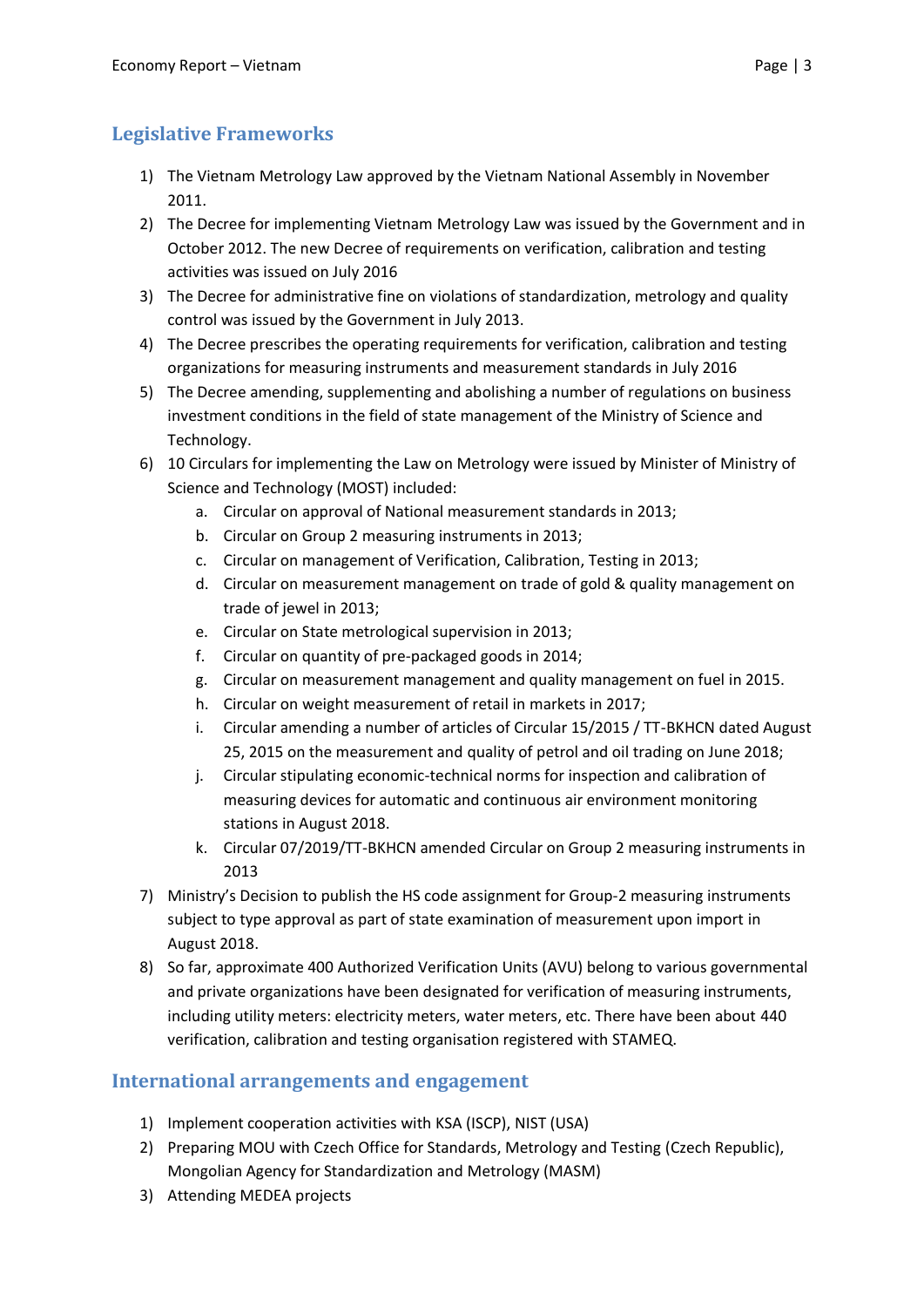- a. Training on Pattern Approval and Verification of Water Meters, Malaysia, October 2019
- 4) Attending OIML events
	- a. The 54th CIML Meeting, Bratislava, 21- 25 October 2019

# **SECTION 2 – Key activities of 2018/19**

### **Working with industry**

- 1) Promotion of Vietnam Metrology Day 2019 with the seminar on the contribution of metrological activities for enterprise competitiveness and international integration
- 2) Promotion of World Metrology Day 2019 with the seminar ""SI better now"
- 3) Meeting on domestic metrological activities of Vietnam

#### **Protecting consumers**

- 1) Attach printing devices to fuel dispensers to promote transparency.
- 2) Regular examinations at specific provinces in compliance of metrological regulations

#### **Major projects - What we did and what we learned**

1) Vietnam Prime Minister has signed Decision No 996/QD-TTg June 10th 2018 to implement the national metrological program to improve the metrological capacity of Vietnam SMEs for competition and integration in a global market. The program is aimed to improve the National Metrology Infrastructure across organizations and businesses, technical regulation harmonization and business competitiveness in the process of economic integration of Vietnam into international community. The provinces and ministries have proposed their action plan to implement Decision No. 996/QD-TTg.

# **SECTION 3 – Future focus**

#### **New initiatives planned (next 1-2 years)**

- 1) We're in process of working with relevant partners and government organizations to develop the national metrological program on National Quality Infrastructure (NQI) to improve the quality assurance capacity of Vietnam in approaching the Fourth Industrial Evolution.
- 2) Work with other ministries in order to bring metrological regulations into different fields and industries such as environmental protection, medical equipment and transport equipment. The work also includes more measuring instruments from other industries regulated in Circular 07/2019/TT-BKHCN amending Circular 23/2013/TT-BKHCN
- 3) Final drafts for Circular stipulating metrological and quality requirements in gas-related businesses (LPG, LNG, CNG)